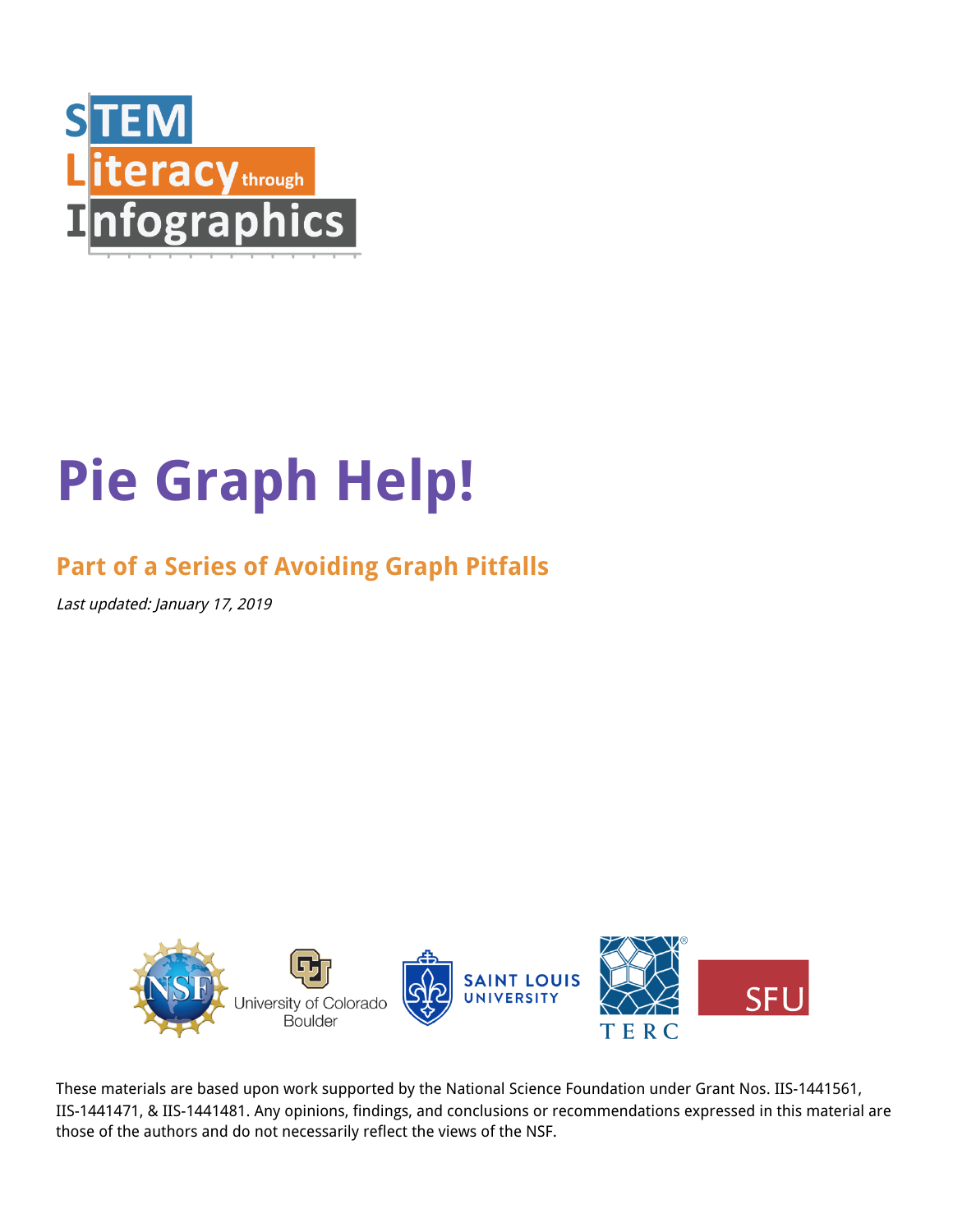# **Pie Graph Help!**

#### By Ada Ren & Andee Rubin

If you're reading this, it's probably because you have a pie graph that is statistically incorrect or visually misleading. Try to figure out which issue your graph has and consider the suggestions here for improving it.

## **Problem: Unique data points should not be counted in multiple slices**



### **Problem: Pie slices are about the same size, so differences between them are harder to judge**

| <b>Problem</b>                                                                                                                                                           | <b>Solution</b>                                                                                                                                                                      |
|--------------------------------------------------------------------------------------------------------------------------------------------------------------------------|--------------------------------------------------------------------------------------------------------------------------------------------------------------------------------------|
| If all slices of a pie chart are about the same, it's<br>hard to see the difference and communicates the<br>message that there are no differences.                       | If you are trying to point out that some categories<br>are larger than others, try a bar graph instead.                                                                              |
| High School Students' Favorite Foods<br>pizza<br>indian food<br>15.4%<br>17.7%<br>chinese food<br>14.6%<br>mexican food<br>19.2%<br>pasta<br>16.2%<br>fast food<br>16.9% | High School Students' Favorite Foods<br>25<br>20<br>Number of students<br>15<br>10<br>5<br>chinese food<br>fast food<br>mexican food indian food<br>pasta<br>pizza<br>Favorite foods |

[www.science-infographics.org](http://www.science-infographics.org/)